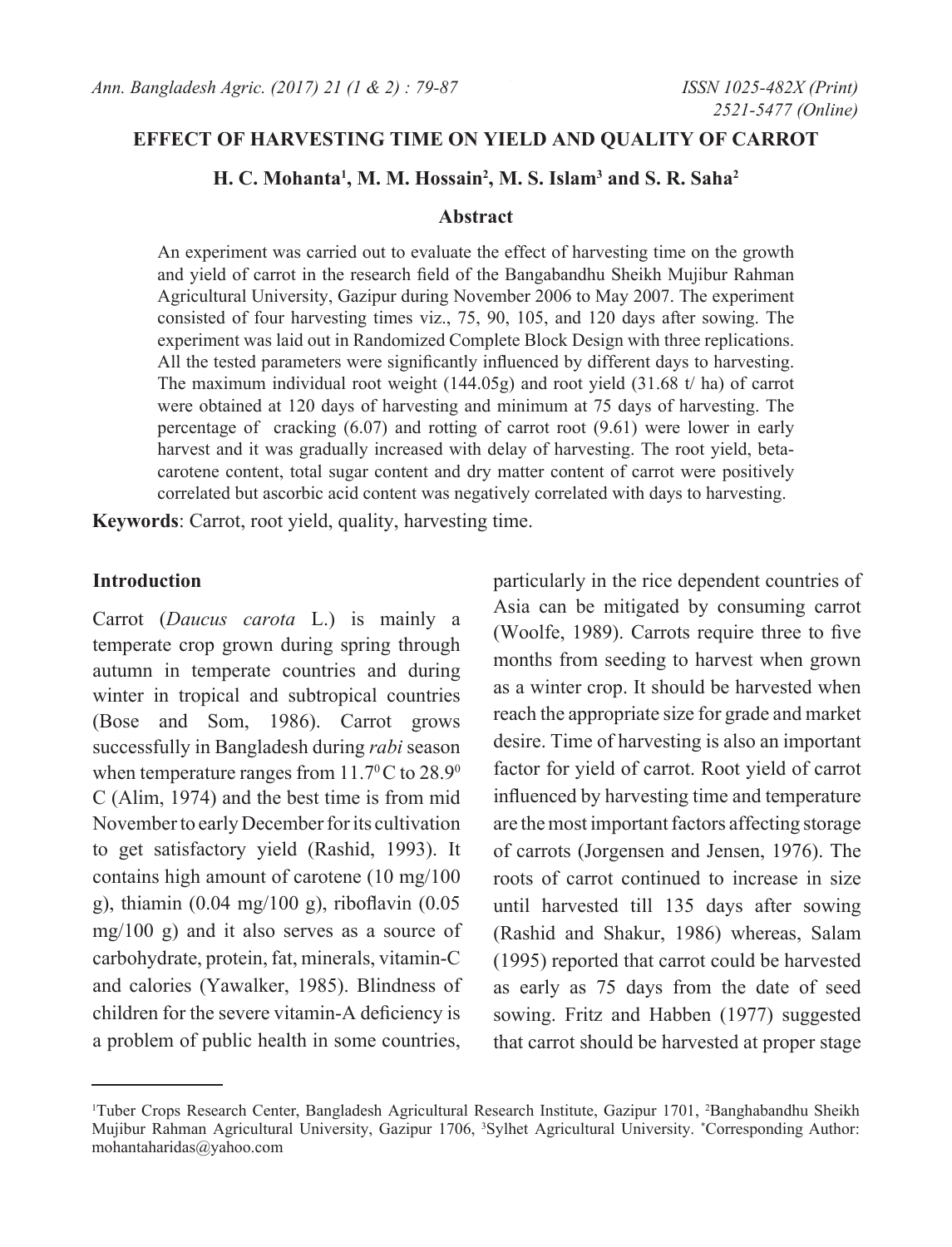of maturity; otherwise, it will become fluffy and unfit for consumption. Moreover, the percent of root splitting, firmness, the content of dry matter, carotene and sucrose content are increased during the growth of carrots, whereas the contents of glucose, fructose, and respiration quotient are decreased.

Under Bangladesh condition, Haque and Bhuiyan (1983) suggested to harvest carrot within 110-125 days after sowing for maximum yield and quality. Carrot is grown in Bangladesh during the winter season which is short and mild in nature. To extend the



1. a. 75 days after sowing



1. c. 105 days after sowing

availability of carrot during the early and late period of growing season, time of harvesting is an important factor which can directly influences yield and quality. Considering the above facts, the present study was undertaken to find out the appropriate harvesting time for maximum yield and quality of carrot roots.

# **Materials and Methods**

The experiment was conducted in the research field of the Bangabandhu Sheikh Mujibur Ranhman Agricultural University, Salna, Gazipur during November 2006 to May 2007.



1. b. 90 days after sowing



1. d. 120 days after sowing

**Fig. 1. Carrot root at different days after sowing.**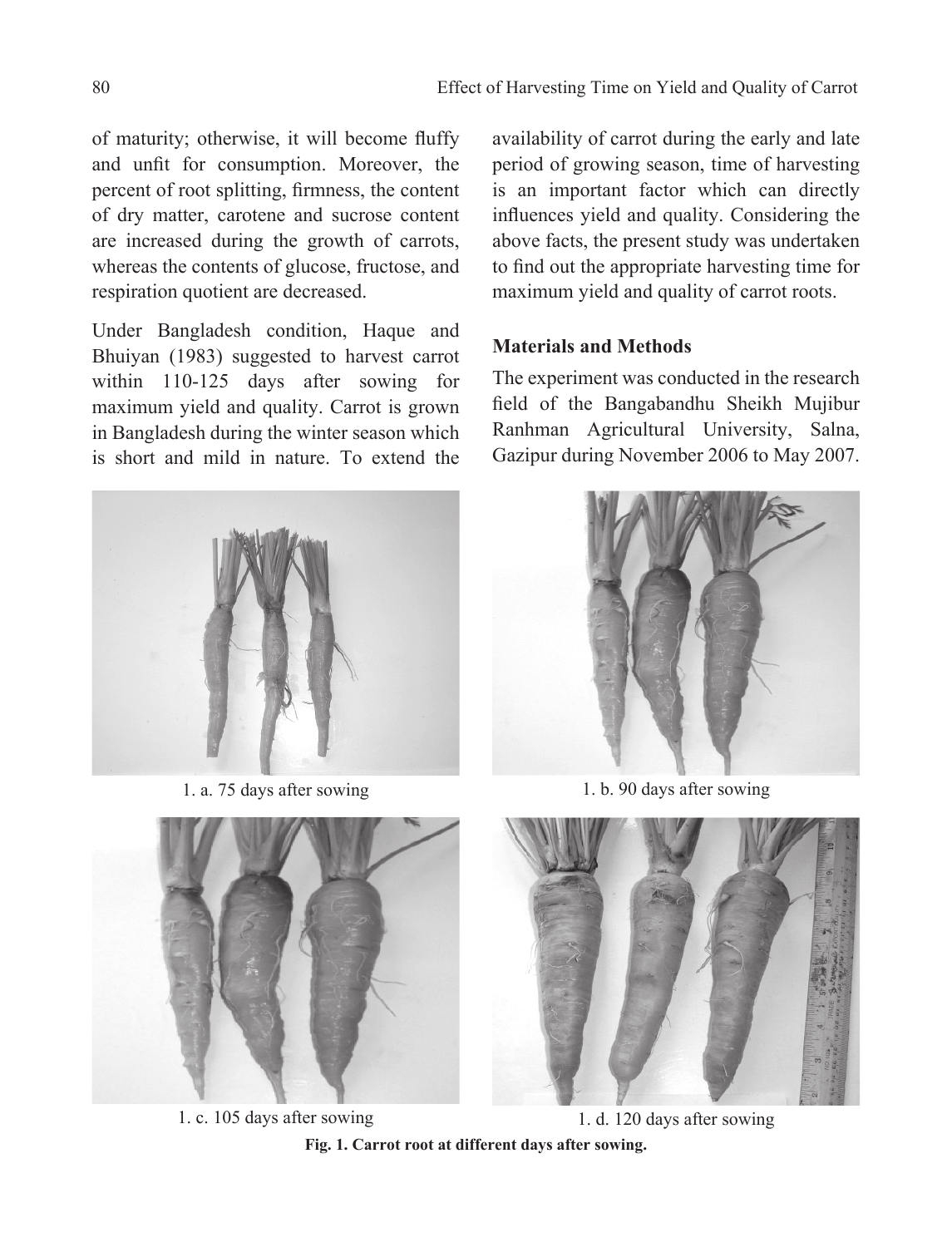The experimental site belonged to shallow red brown terrace soil of Madhupur Tract at about 240 23' north latitude and 900 08' east longitude having AEZ-28. The seeds of carrot (cv. Bejo Sheetal) were sown in line on 11 November. The experiment consisted of four harvesting times as treatments viz., 75, 90, 105, and 120 days after sowing. The experiment was laid out in a Randomized Complete Block Design with three replications in a plot size of 5.0 m x 1.5 m having a spacing of 25 cm x 15 cm. The crop was fertilized with NPKS at the rate of 120, 54, 150, 20 kg/ ha, respectively, as recommended by Mitra (1990). The crop was irrigated and other intercultural operations were done timely when necessary. The crop was harvested as per treatment. Some qualitative parameters like dry matter, ascorbic acid, total sugar, beta-carotene were also estimated in the laboratory. Ascorbic acid content was determined following the procedure described by Pleshkov (1979). Total sugar contents were estimated according to Somogyi (1952) using Bertrand-A, Bertrant-B and Bertrant-C solutions. Data on different parameters of yield and quality were collected from randomly selected 10 plants from the middle rows of individual plot. The collected data were analyzed with the help of MSTAT-C program. Analysis of variance (ANOVA) for most of the characters under consideration were performed. Treatment means were separated by Duncan's Multiple Range Test (DMRT) at 5% level of significance for interpretation of results.

### **Results and Discussion**

### **Plant height**

Plant height of carrot significantly influenced by harvesting time (Table 1). The tallest plants were (48.39 cm) observed at 105 days

after sowing which was statistically identical to that plant at 120 days of harvesting (48.12 cm). The shortest plant (38.21 cm) was found in 75 days of harvesting. It revealed that the height of plant increased rapidly at the early growing stage. At the last stage of harvesting, the plant height was found lower. This might be due to the senescence of the longer leaves at the later stages of plant growth. But Rashid and Shakur (1986) reported that plant height increased until harvested at 135 days after sowing.

### **Root length**

Significant variation was observed on root length due to the effect of different harvesting times (Table 1). The length of root gradually increased from first harvest (75 days of harvesting age) to  $3<sup>rd</sup>$  harvest (105 days of harvesting) and decreased at 120 days of harvesting. The longest root (16.93 cm) was obtained from plants at 105 days of harvesting, which was significantly different from those of 75 (10.67 cm) and 90 (13.66 cm) days of harvesting and statistically identical to that of 120 days of harvesting (16.51 cm). Rashid and Shakur (1986) also reported similar results and found a progressive decrease of root length with the increase of harvesting time.

### **Root diameter**

Root diameter exhibited significant variation with different times of harvesting (Table 1). The diameter of roots was found to increase gradually with progressive growth of the plants from  $1<sup>st</sup>$  harvest to last harvest (Fig.1). The highest diameter of root (5.62 cm) was obtained from plants at 120 days of harvesting, which was significantly different from others. The lowest diameter of root (3.48 cm) was obtained in plants of 75 days of harvesting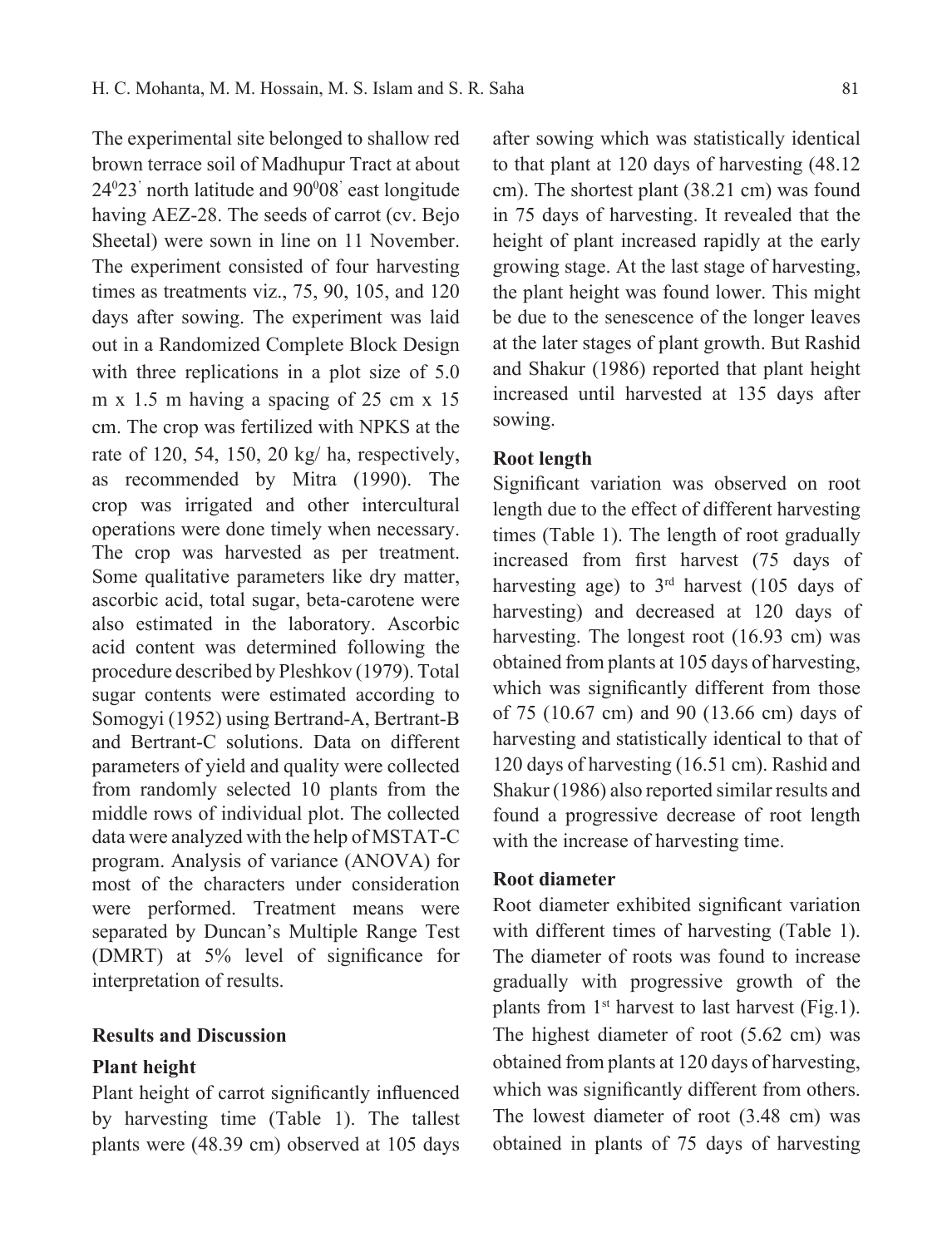(Table 1). The result of the present study was in agreement with those of Haque and Bhuiyan (1983) observed root diameter increased up to 126 days after sowing.

# **Core diameter**

Core diameter was significantly influenced by different days of harvesting (Table 1). The highest diameter of core (2.16 cm) was found in roots of plant after 120 days of harvest, which was significantly different from the plants of other harvesting. The lowest core diameter (1.47 cm) was obtained in roots of carrot plant at 75 days of harvesting. This result was in agreement with the findings of Salam (1995) who reported that core diameter increased up to 125 days after sowing.

## **Number of leaves per plant**

Number of leaves per plant was significantly affected by time of harvest (Table 1). The maximum number of leaves (12.10) was found in plants harvested after 105 days, which was followed by the plants (11.71) harvested after 120 days of sowing. The minimum number of leaves (8.74) was obtained in plants harvested after 75 days of sowing. It revealed that the number of leaves per plant increased rapidly in the early stage of growing and at the

later stages, it was decreased. This may be due to the senescence of plant growth at the later stages. The present results agreed with the results obtained by Kabir *et al*. (2013) observed that older leaves senescence at the age of plant increased.

## **Individual root weight**

Fresh weight of individual root was significantly influenced by the harvesting time (Table 1). The result showed that the fresh weight of root of carrot gradually increased as the duration of crop growth increased from 1<sup>st</sup> harvest (75 days from planting) to the last harvest (120 days from planting). The maximum weight of root was recorded (144.05g) in plants from 120 days of harvest, which was significantly higher than those of 75 and 90 days of harvest, but did not vary significantly to the plants harvested after 105 days of sowing. This result was in agreement with that of Rashid and Shakur (1986) and Kabir *et al*. (2013) who reported that weight of roots progressively increased from  $1<sup>st</sup>$  harvest (75<sup>th</sup> day) to the last harvest (at 135th day). They reported that carrot is photo and thermo sensitive crop and growth of root was developed under a suitable environmental condition.

**Table 1. Effect of harvesting time on plant height, root length, root diameter, core diameter, number of leaves per plant and individual root weight of carrot** 

| Days of<br>harvest | Plant height<br>(cm) | Root length<br>(cm) | Root<br>$diameter$ (cm) | Core<br>diameter (cm) | No. of leaves<br>per plant | Individual root<br>weight $(g)$ |
|--------------------|----------------------|---------------------|-------------------------|-----------------------|----------------------------|---------------------------------|
| 75 days            | 38.21c               | 10.67 d             | 3.48 d                  | 1.47c                 | 8.74 c                     | 77.29 d                         |
| 90 days            | 43.16 b              | 13.66c              | 3.77 c                  | $1.62$ bc             | 10.67 h                    | 98.81 c                         |
| $105$ days         | 48.39 a              | 16.93a              | 4.05 b                  | 1.79 h                | 12.10 a                    | 138.73 a                        |
| 120 days           | 48.12a               | 16.51a              | 5.62a                   | 2.16a                 | 11.71 a                    | 144.05 a                        |
| CV(%)              | 9.46                 | 8.20                | 7.41                    | 10.93                 | 10.30                      | 11.84                           |

In a column, means followed by common letters do not differ significantly from each other at 5% level of probability by DMRT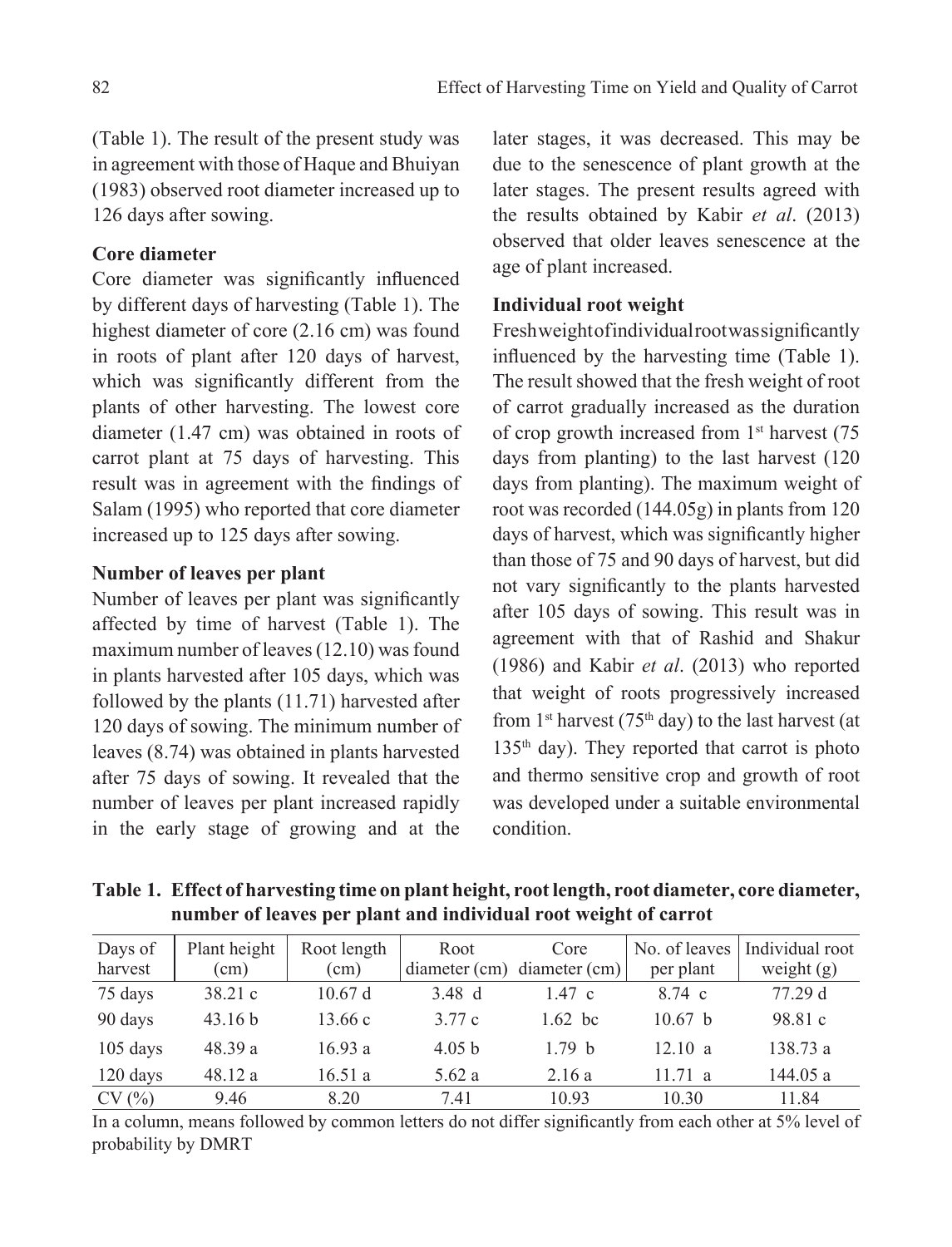## **Root yield (t/ha)**

The result showed that the root yield of carrot was significantly influenced by harvesting time. The total yield of root was increased gradually with harvesting time from 75 to 120 days (Fig. 2). The yield of root was recorded the maximum (31.68 t/ ha) at 120 days of harvest. The minimum yield (17.00 t/ ha) was obtained in carrot roots after 75 days of harvest. Rashid and Shakur (1986) while working with carrot cv. Nantes observed progressive increase in yield of roots with longer growing period. Although 120 days of harvesting yielded the highest but there had an incidence of cracking and rotting of roots. But roots collected after 105 days of harvesting was best for getting fresh and quality root of carrot.

## **Cracked root (%)**

Cracking of roots of carrot was significantly influenced by time of harvesting (Table 2). Roots of first harvest were free from cracking whereas, maximum cracked roots (12.89

%) was recorded at the last stage of harvest (120 days of harvesting). The cracking of roots increased with the delay of harvesting. The percentage of root cracking as recorded under the experimental conditions might be due to the fluctuation of soil moisture because of uneven distribution of rainfall during the period and varietal tendency to crack. The result of the present study was in full agreement with that of Kabir *et al*. (2013) who found root cracking at delay harvest with moisture stress condition.

## **Rotted root (%)**

Rotting of roots of carrot was significantly affected by time of harvesting. The roots at 1<sup>st</sup> and 2<sup>nd</sup> harvest were free from rotting. The highest percentage of rotting (15.81%) of roots was found in plants harvested after 120 days of sowing, which was significantly higher than that at 105 days of harvest (9.61%). This findings were in agreement with Salam (1995) who observed root rotting some time influenced by root cracking at delay harvest.



**Fig. 2. Effect of harvesting time on root yield of carrot.**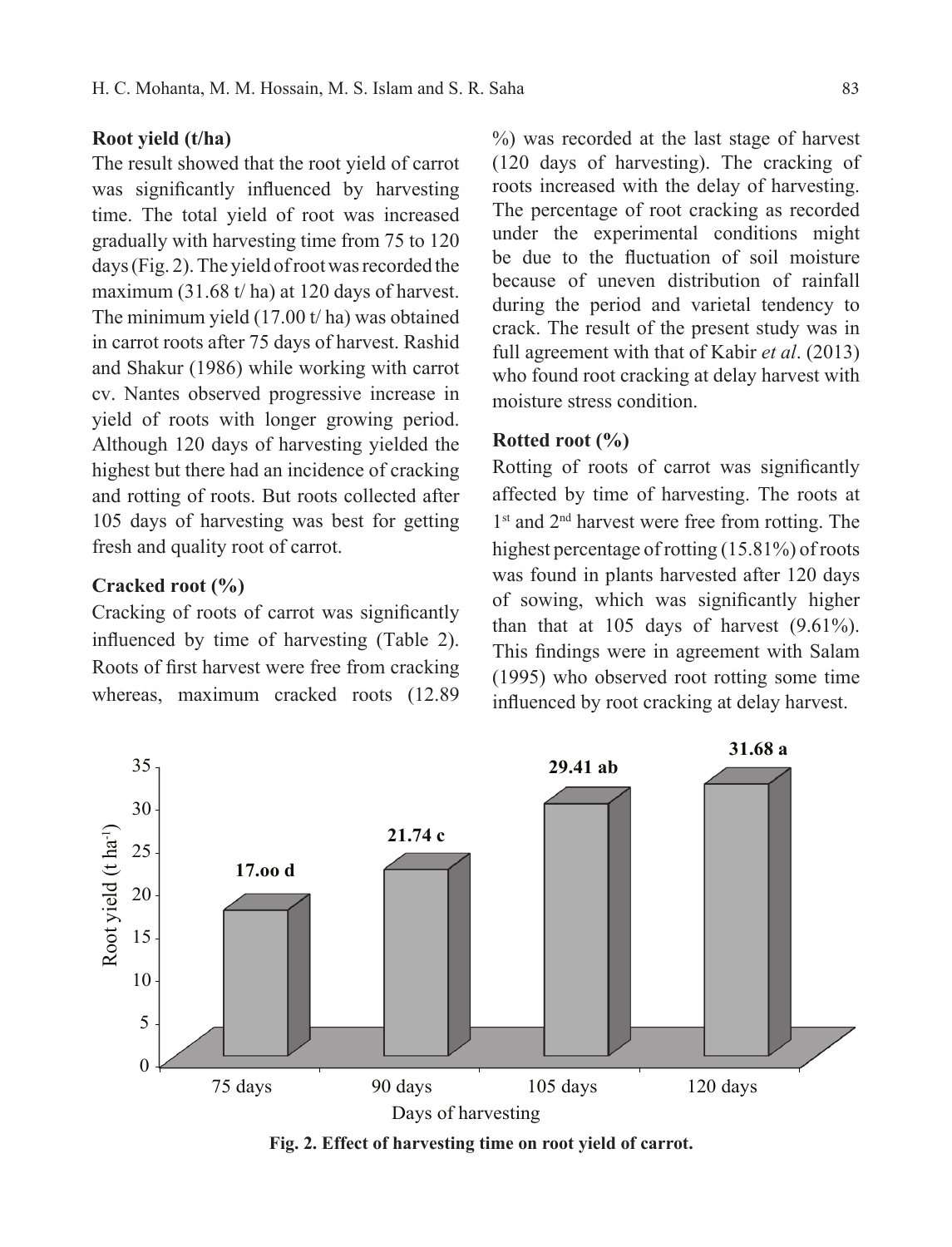| <u>tarbitht content, iolaí sugar content anu úr y matier content or carrot</u> |              |                 |                      |                    |                     |                  |  |  |  |  |
|--------------------------------------------------------------------------------|--------------|-----------------|----------------------|--------------------|---------------------|------------------|--|--|--|--|
| Days of                                                                        | Cracked      | Rotted          | Ascorbic acid        | b-Carotene content | Total sugar         | Dry matter       |  |  |  |  |
| harvest                                                                        | root $(\% )$ | root $(\% )$    | content $(mg/100 g)$ | (mg/100 g)         | content $(g/100 g)$ | of $(\% )$       |  |  |  |  |
| 75 days                                                                        | 0.00 d       | $0.00\text{ c}$ | 9.117a               | 0.343c             | $6.18\text{ d}$     | 7.53 d           |  |  |  |  |
| 90 days                                                                        | $6.07$ c     | $0.00\text{ c}$ | 8.330 b              | $0.433$ bc         | 7.44 c              | $9.22 \text{ c}$ |  |  |  |  |
| $105$ days                                                                     | 8.75 b       | 9.61 h          | 7.380c               | $0.523$ ab         | 8.38 b              | 11.21 b          |  |  |  |  |
| $120$ days                                                                     | 12.89a       | 15.81 a         | 6.773 d              | 0.590a             | 9.56a               | 12.42a           |  |  |  |  |
| $CV(\%)$                                                                       | 11.15        | 5.22            | 8.62                 | 10.45              | 10.48               | 8.80             |  |  |  |  |

**Table 2. Effect of harvesting time on cracked root, rotted root, ascorbic acid content, betacarotene content, total sugar content and dry matter content of carrot** 

In a column, means followed by common letters do not differ significantly from each other at 5% level of probability by DMRT.

# **Ascorbic acid content of root**

Ascorbic acid content in fresh root of carrot cv. Bejo Sheetal varied significantly among the carrot root harvested at different days of maturity. Regarding the harvesting time, the highest (9.117 mg/100g) ascorbic acid content was found in roots harvested from 75 days old crop, which was significantly different from (8.330 mg/100g) 90 days of harvesting (7.380 mg/100g) and 105 days of harvesting. The lowest (6.773 mg/100g) ascorbic acid content was found in roots of 120 days of harvesting (Table 2). It was revealed that ascorbic acid content was gradually decreased with the increase of harvesting time. Shanmugavelu (1989) observed similar results regarding ascorbic acid content during harvest and he found ascorbic acid content of carrot root.

# **B-carotene content of root**

b-Carotene content in fresh root of carrot cv. Bejo sheetal varied significantly with the harvesting time. The highest (0.590 mg/100g) b-carotene content was found in roots harvested at 120 days after sowing, which was statistically similar (0.523 mg/100g) in roots harvested at 105 days but significantly different (0.433 mg/100g) from that of 90 days of harvest and the lowest (0.343 mg/100g) b-carotene content was found in

roots harvested at 75 days after sowing (Table 2). It also revealed that b-Carotene content was gradually increased with the increase of harvesting time. This results were in agreement with the findings of Shanmugavelu (1989) who stated that beta carotene content increased with increase of plant age.

# **Total sugar content of root**

Total sugar content in fresh root of carrot cv. Bejo sheetal varied significantly due to different harvesting times. The highest (9.56 g/100g) total sugar content was found in carrot harvested at 120 days of maturity, which was significantly different from others. The lowest (6.18 g/100g) total sugar content was found in roots harvested at 75days after sowing. It revealed that total sugar content was gradually increased with the increase of harvesting time. This results were in agreement with the findings of Shanmugavelu (1989).

# **Dry matter content of root**

Dry matter content of fresh root of carrot varied significantly due to different harvesting times. The highest dry matter percentage (12.42%) was found in carrot harvested at 120 days after sowing, which was significantly different from other treatments. The lowest (7.53%) dry matter was found in roots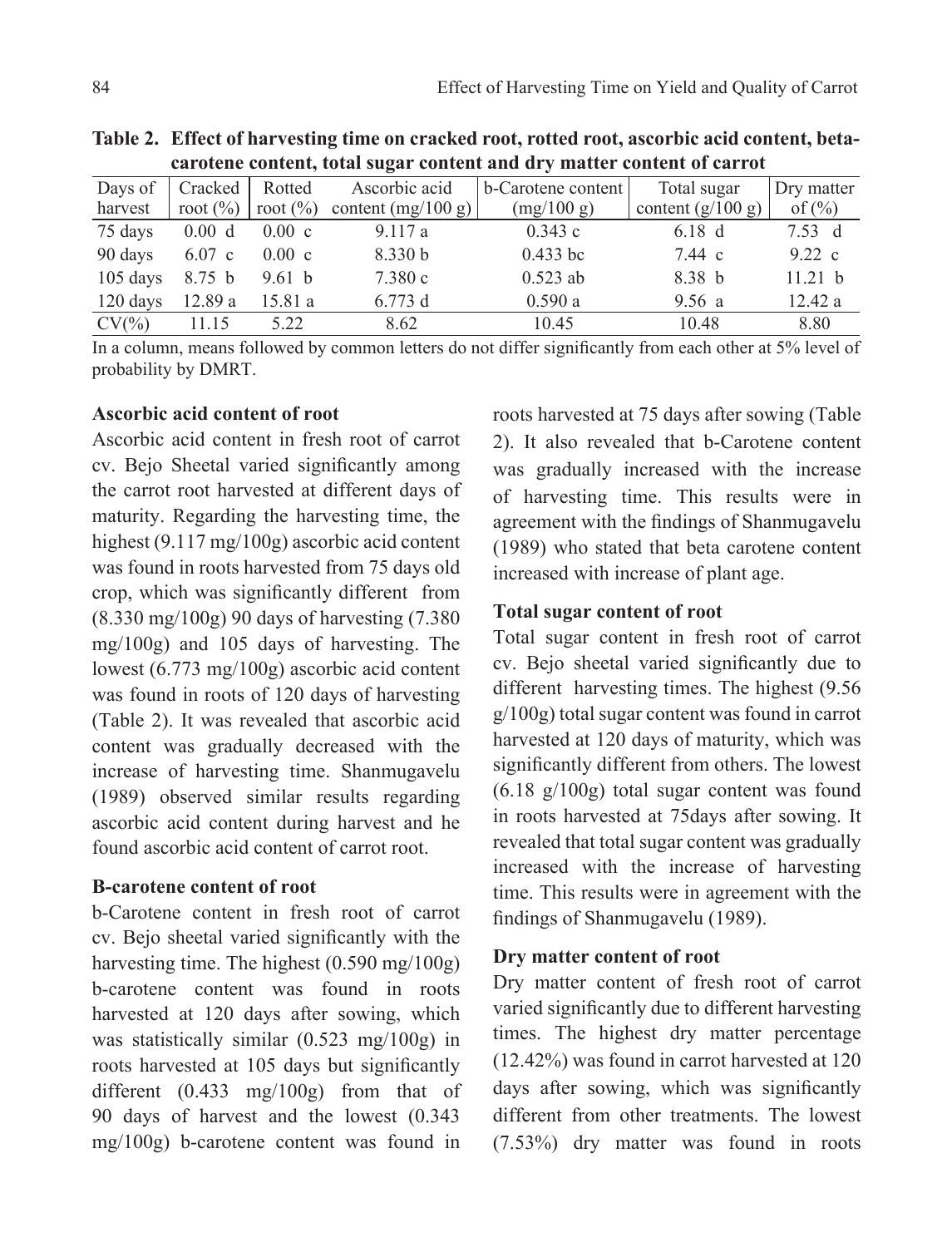harvested after 75 days of sowing (Table 2). It was revealed that dry matter percentage of carrot root was gradually increased with the increase of harvesting time. This result was in agreement with Salam (1995) who stated that dry matter content increased with the increase of plant age.

# **Relationship between root yield per hectare and harvesting time of carrot**

A positive linear relationship was observed between yield of root per hectare and different days of harvesting time of carrot (Fig. 3). It was observed that the equation  $y = 0.3447x$ -8.65 gave a good fit to the data, and the value of co-efficient of determination  $(R^2 = 0.9642)$ showed that the fitted regression line had a significant regression co-efficient. The  $R<sup>2</sup>$ value indicated that 96% increase the yield of root per hectare was attributed due to 75 to 120 days of harvesting. So, it indicated that yield of root per hectare of carrot increased as the time of harvesting increased.

# **Relationship between ascorbic acid content of root and harvesting time of carrot**

A negative linear relationship was observed between ascorbic acid content of root and different times of harvesting (Fig. 4). It was observed that the equation  $y = -0.0532x$ 



**Fig. 3. Relationship between root yield and harvesting time of carrot.**

+ 13.086 gave a good fit to the data, and the value of co-efficient of determination  $(R<sup>2</sup>=0.9935)$  showed that the fitted regression line had a significant regression co-efficient. The  $\mathbb{R}^2$  value indicated that 99% decrease of ascorbic acid content was attributed due to 75 to 120 days of harvesting. So, it indicated that ascorbic acid content of fresh root of carrot decreased as the time of harvesting increased.

# **Relationship between β-carotene content of root and harvesting time of carrot**

A positive linear relationship was observed between β-carotene content of root and different harvesting time (Fig. 5). It was observed that the equation  $y = 0.0055x$ -0.0679 gave a good fit to the data and the value of co-efficient of determination  $(R^2)$ = 0.9954) showed that the fitted regression line had a significant regression co-efficient. The  $\mathbb{R}^2$  value indicated that 99 % increase of β-carotene content was attributed due to 75 to 120 days of harvesting. So, it indicated that β-Carotene content of fresh root of carrot increased as the harvesting time increased.

# **Relationship between total sugar content of root and harvesting time of carrot**

A positive linear relationship was observed between total sugar content of root and different harvesting times (Fig. 6). It was



**Fig. 4.Relationship between ascorbic acid content and harvesting time.**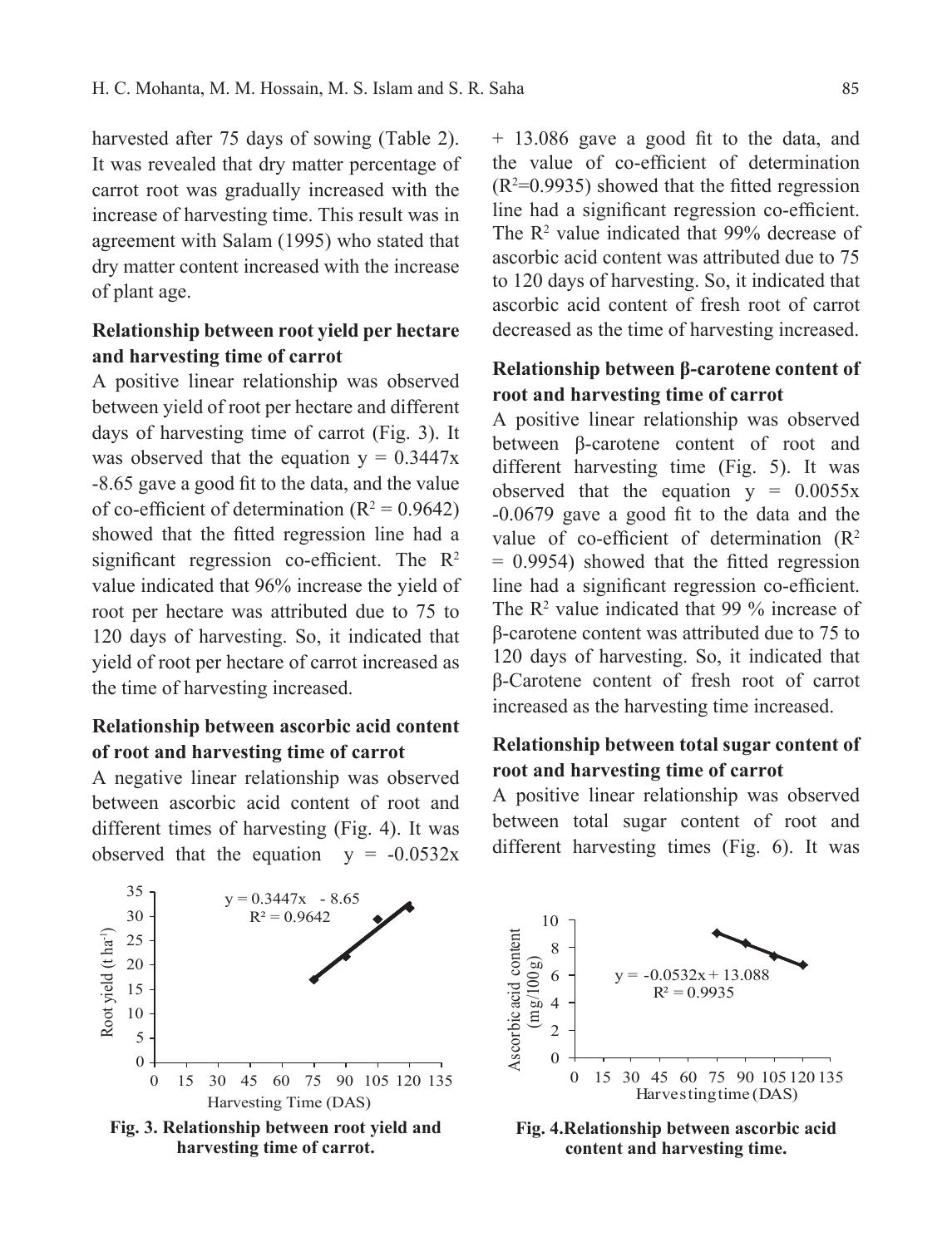

observed that the equation  $y = 0.0739x + 0.688$ gave a good fit to the data and the value of co-efficient of determination  $(R^2 = 0.9972)$ showed that the fitted regression line had a significant regression co-efficient. The  $R<sup>2</sup>$ value indicated that 99% increase of total sugar content was attributed due to 75 to 120 days of harvesting. So, it indicated that total sugar content of fresh root of carrot increased as the harvesting increased.

# **Relationship between dry matter percentage of root and harvesting time of carrot**

A positive linear relationship was observed between dry matter percentage of root and different harvesting times (Fig. 7). It was observed that the equation  $y = 0.1111x - 0.734$ gave a good fit to the data and the value of co-efficient of determination  $(R^2 = 0.9918)$ 



**Fig. 7. Relationship between dry matter content and harvesting time.**



showed that the fitted regression line had a significant regression co-efficient. The R<sup>2</sup> value indicated that 99% increase of dry matter  $(\%)$  was attributed due to 75 to 120 days of harvesting. So it indicated that dry matter (%) of fresh root of carrot increased as the period of harvesting time increased.

#### **Conclusion**

The carrot (cv. Bejo Sheetal) root yield influenced significantly by harvesting time. Harvesting at 120 days after sowing appeared to be the optimum for maximizing the carrot yield in Shallow Red Brown Terrace Soil under Madhupur Tract. The maximum root yield (31.68 t/ ha) of carrot were found in 120 days of harvesting. The root yield, betacarotene content, total sugar content, and dry matter content of carrot were positively correlated but ascorbic acid content was negatively correlated with days to harvesting.

#### **References**

- Alim, A. 1974. An introduction to Bangladesh Agriculture, First Edition, M. Alim, Dhaka. P: 9.
- Bose, T. K. and M. G. Som. 1986. Vegetables crops in India. First Edn. Naya Prakash, Calcutta, India.Pp. 445-449.
- Firtz, D and J. Habben. 1977. Influence of harvesting date on the quality of different